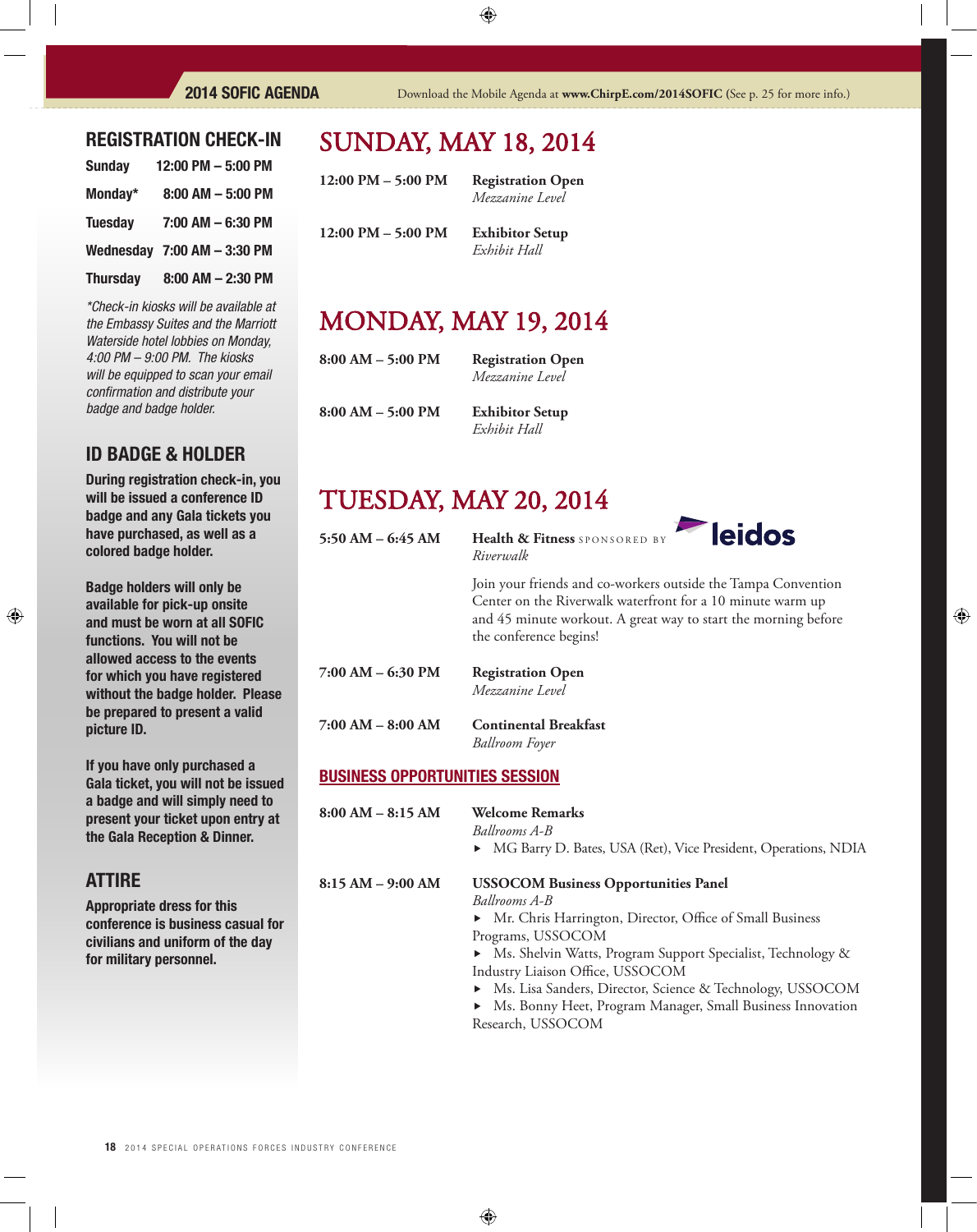| <b>LUNCH ON OWN</b>                                                                                                                 | $9:00 AM - 10:00 AM$           | <b>USSOCOM Procurement Session</b>                                                                           |
|-------------------------------------------------------------------------------------------------------------------------------------|--------------------------------|--------------------------------------------------------------------------------------------------------------|
| Lunch items will be available for                                                                                                   |                                | Ballrooms A-B<br>Col Paul Bugenske, USAF, Director, Procurement, USSOCOM                                     |
| purchase in the Exhibit Hall and<br>the First Floor Ballroom Foyer<br>during the conference. Cash<br>and major credit cards will be |                                | USSOCOM Procurement Director will lead a discussion on keys to<br>submitting a successful proposal.          |
| accepted.                                                                                                                           | $10:00$ AM $-$ 6:30 PM         | <b>Exhibit Hall Open</b><br>Exhibit Hall                                                                     |
| <b>NDIA EVENTS</b>                                                                                                                  | $10:00$ AM $- 10:45$ AM        | <b>Networking Break</b>                                                                                      |
| <b>Please visit the NDIA website for</b><br>a complete listing of the events                                                        |                                | Exhibit Hall                                                                                                 |
| we offer.                                                                                                                           | 10:45 AM - 11:30 AM            | <b>USSOCOM PEO Services Session:</b><br><b>Small Business Services Acquisition</b>                           |
| <b>NDIA website:</b>                                                                                                                |                                | Ballrooms A-B                                                                                                |
| www.ndia.org                                                                                                                        |                                | • Mr. Ted Koufas, Program Executive Officer, Services,<br><b>USSOCOM</b>                                     |
| Select:<br><b>Meetings &amp; Events</b><br><b>Schedule of Events</b>                                                                |                                | Mr. André J. Gudger, Director, Office of Small Business<br>Programs, DoD                                     |
|                                                                                                                                     | $11:30 AM - 1:15 PM$           | Lunch on Own                                                                                                 |
| <b>NDIA SUPPORTS THE</b><br><b>SPECIAL OPERATIONS</b><br><b>WARRIOR FOUNDATION</b>                                                  | <b>OPENING GENERAL SESSION</b> |                                                                                                              |
| In lieu of Speaker gifts at 2014                                                                                                    | $1:15$ PM $- 1:30$ PM          | <b>Conference Welcome Remarks</b><br>Ballrooms A-D                                                           |
| SOFIC, a donation will be made<br>to the Special Operations Warrior<br><b>Foundation.</b>                                           |                                | MG Barry D. Bates, USA (Ret), Vice President, Operations, NDIA<br>Mayor Bob Buckhorn, City of Tampa, Florida |
|                                                                                                                                     | $1:30$ PM $- 2:00$ PM          | Remarks                                                                                                      |
| <b>The Special Operations</b><br><b>Warrior Foundation provides</b><br>full scholarship grants and                                  |                                | Ballrooms A-D<br>• Mr. James F. Geurts, Acquisition Executive, USSOCOM                                       |
| educational and family<br>counseling to the surviving                                                                               | $2:00$ PM $-3:00$ PM           | <b>Remarks</b><br>Ballrooms A-D                                                                              |
| children of special operations<br>personnel who die in operational                                                                  |                                | > ADM William H. McRaven, USN, Commander, USSOCOM                                                            |
| or training missions, and                                                                                                           | $3:00$ PM $-3:45$ PM           | <b>Networking Break</b>                                                                                      |

 *Exhibit Hall* 

or training missions, and immediate financial assistance to severely wounded special operations personnel and their families.

For additional information, please visit the Foundation website: www.specialops.org



3:45 PM – 5:00 PM USSOCOM Theater Special Operations Commander Panel *Ballrooms A-D* 

> USSOCOM Theater Special Operations Commanders will participate in panel discussions on key acquisition, requirements, operations, and technology issues in the context of theater SOF missions.

**5:00 PM – 6:30 PM – Networking Reception** SPONSORED BY<br>*Exhibit Hall* **LOCKHEED MARTIN**  *Exhibit Hall*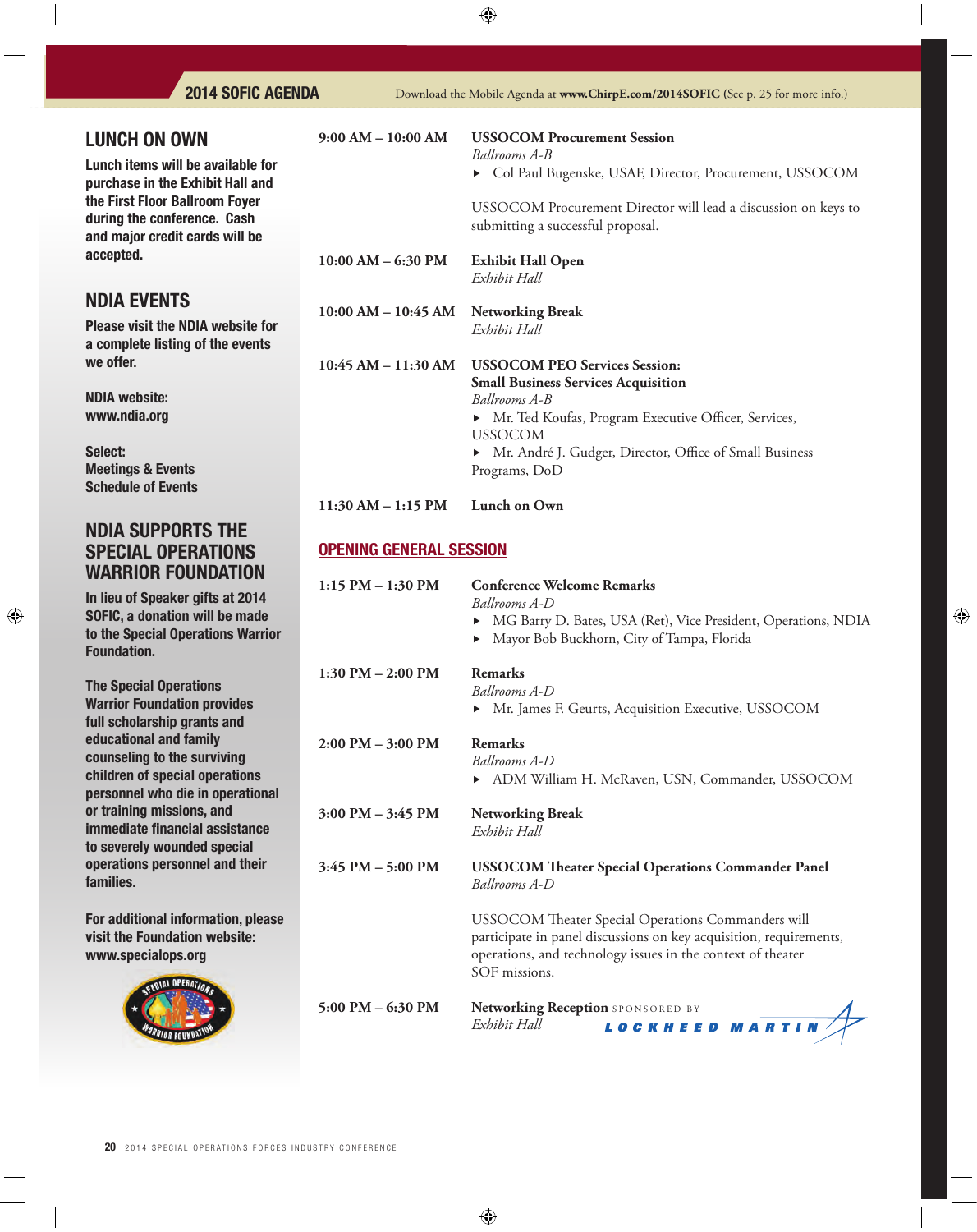## SENIOR INDUSTRY EXECUTIVE FORUM

USSOCOM Commander, ADM William H. McRaven, USN; Acquisition Executive, Mr. James F. Geurts; and the U.S. Special Operations Forces Component Commanders will discuss with industry leaders how USSOCOM and industry can collaborate more closely to provide Special Operations Forces around the world with the capabilities and support they need. Advanced registration is required.

# WEDNESDAY, MAY 21, 2014

5:50 AM – 6:45 AM Health & Fitness SPONSORED BY *Riverwalk*



Join your friends and co-workers outside the Tampa Convention Center on the Riverwalk waterfront for a 10 minute warm up and 45 minute workout. A great way to start the morning before the conference begins!

- **7:00 AM 3:30 PM Registration Open**  *Mezzanine Level*
- **7:00 AM 8:00 AM Continental Breakfast**  *Ballroom Foyer*

**8:00 AM – 8:05 AM Administrative Remarks** *Ballrooms A-B*  $\triangleright$  MG Barry D. Bates, USA (Ret), Vice President, Operations, NDIA

**8:05 AM – 9:00 AM USSOCOM Component Commander Panel** *Ballrooms A-B*

> USSOCOM Component Commanders will participate in panel discussions on key acquisition, requirements, operations, and technology issues in the context of component SOF missions.

| $9:00 AM - 3:30 PM$ | <b>Exhibit Hall Open</b><br>Exhibit Hall |
|---------------------|------------------------------------------|

**9:00 AM – 9:15 AM Transition to Panel**

| 9:15 AM – 10:30 AM | <b>USSOCOM Senior Enlisted Advisors Panel</b>                                                                                                                                                                                                                                                                                                                                                                                                           |
|--------------------|---------------------------------------------------------------------------------------------------------------------------------------------------------------------------------------------------------------------------------------------------------------------------------------------------------------------------------------------------------------------------------------------------------------------------------------------------------|
|                    | Ballrooms A-B                                                                                                                                                                                                                                                                                                                                                                                                                                           |
|                    | • CSM Chris Faris, USA, Senior Enlisted Advisor, USSOCOM                                                                                                                                                                                                                                                                                                                                                                                                |
|                    | $\mathbf{1} \mathbf{1} \cap \mathbf{1} \cap \mathbf{1} \cap \mathbf{1} \cap \mathbf{1} \cap \mathbf{1} \cap \mathbf{1} \cap \mathbf{1} \cap \mathbf{1} \cap \mathbf{1} \cap \mathbf{1} \cap \mathbf{1} \cap \mathbf{1} \cap \mathbf{1} \cap \mathbf{1} \cap \mathbf{1} \cap \mathbf{1} \cap \mathbf{1} \cap \mathbf{1} \cap \mathbf{1} \cap \mathbf{1} \cap \mathbf{1} \cap \mathbf{1} \cap \mathbf{1} \cap \mathbf{1} \cap \mathbf{1} \cap \mathbf{1}$ |

USSOCOM Senior Enlisted Advisor will lead a panel discussion identifying how industry can partner to support SOF with balanced, focused, and leading-edge technology and capability solutions for the future.

**9:30 AM – 11:00 AM Senior Industry Executive Forum**  *Rooms 10-12 Advanced Registration Required*

> Pre-approved industry CEOs, COOs, and Presidents are invited to participate in a Senior Industry Executive Forum during SOFIC. Advanced registration is required.

### **10:30 AM – 11:15 AM Networking Break**

*Exhibit Hall*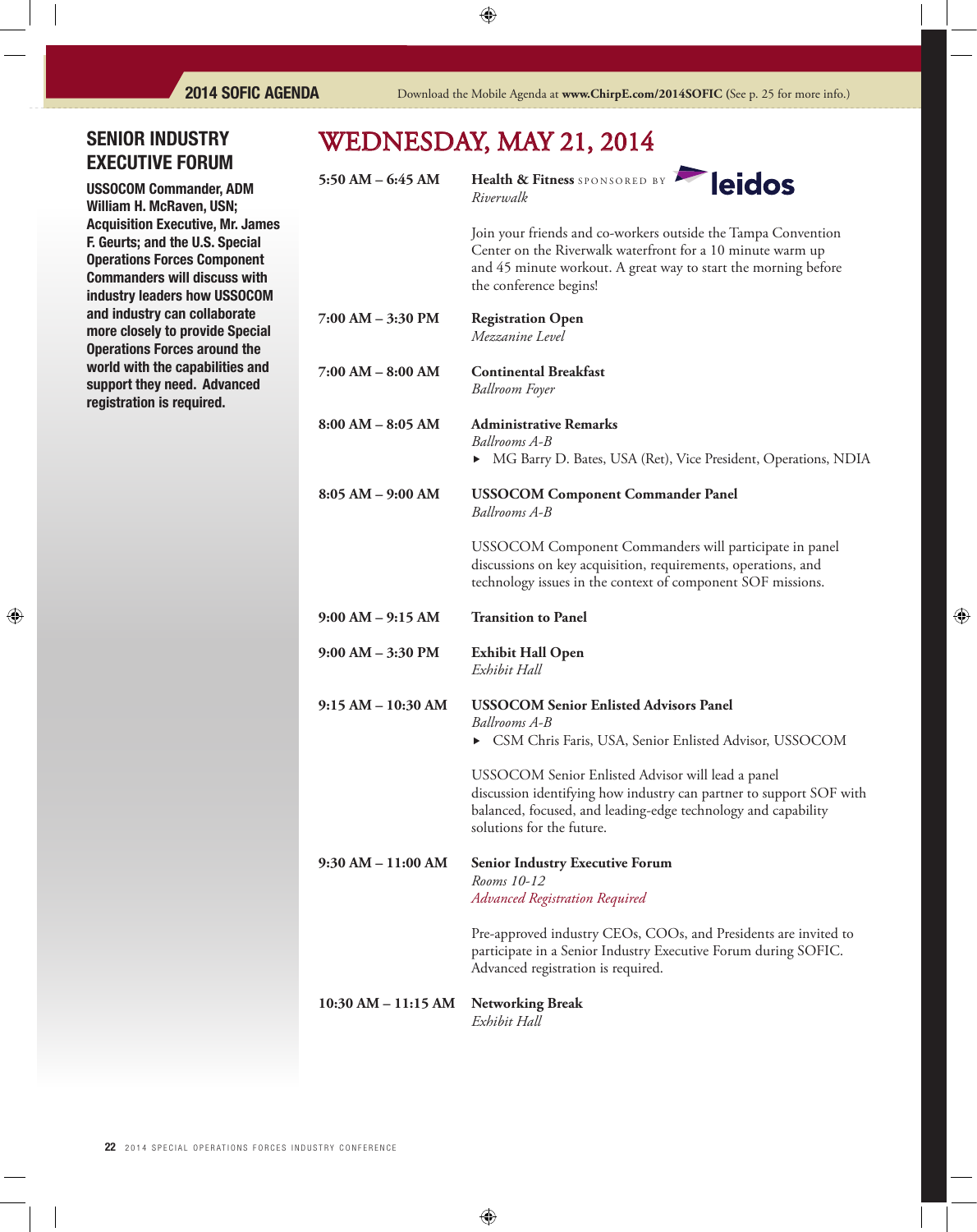| <b>2014 SOFIC AGENDA</b>                                                                                               |                       | Download the Mobile Agenda at www.ChirpE.com/2014SOFIC (See p. 25 for more info.)                                                                                                                                                                                                           |
|------------------------------------------------------------------------------------------------------------------------|-----------------------|---------------------------------------------------------------------------------------------------------------------------------------------------------------------------------------------------------------------------------------------------------------------------------------------|
| <b>USSOCOM PEO</b><br><b>CONCURRENT SESSIONS</b>                                                                       | $11:15 AM - 12:15 PM$ | <b>USSOCOM Science &amp; Technology Session:</b><br><b>Portfolio Review</b><br>Ballrooms A-B                                                                                                                                                                                                |
| Room 13<br><b>Program Executive Office for</b><br><b>Maritime</b>                                                      |                       | USSOCOM Science & Technology Director will provide<br>a comprehensive presentation of current science and<br>technology projects and initiatives supporting Special                                                                                                                         |
| Room 14<br><b>Program Executive Office</b>                                                                             |                       | Operations Forces.                                                                                                                                                                                                                                                                          |
| for Special Reconnaissance,<br><b>Surveillance, and Exploitation</b>                                                   | $11:15 AM - 12:15 PM$ | <b>USSOCOM PEO Concurrent Sessions:</b><br><b>Portfolio Reviews</b><br>Rooms 13, 14, 15-16, 17, 18-19, 20-21, 24-25                                                                                                                                                                         |
| <b>Rooms 15-16</b><br><b>Program Executive Office</b><br>for Command, Control,<br><b>Communications, and Computers</b> |                       | USSOCOM Program Executive Officers will provide comprehensive<br>presentations of current acquisition programs of record. These<br>presentations will detail the size, scope, and technology capabilities<br>of the kit, equipment, and systems used by Special Operations Forces.          |
| Room 17<br><b>Program Executive Office for</b><br><b>Rotary Wing</b>                                                   | 12:15 PM - 1:30 PM    | Lunch on Own                                                                                                                                                                                                                                                                                |
| <b>Rooms 18-19</b><br><b>Program Executive Office for</b>                                                              | 1:30 PM $-$ 2:00 PM   | <b>International Special Operations Exercise</b><br>Outdoor Bay Area                                                                                                                                                                                                                        |
| <b>Fixed Wing</b><br><b>Rooms 20-21</b><br><b>Program Executive Office for SOF</b><br><b>Warrior</b>                   |                       | U.S. Special Operations Forces and International Special Operations<br>Forces will conduct a combined exercise that will display partnership<br>and interoperable tactical capabilities. For additional information,<br>please refer to page 38 of the Conference Program / Exhibits Guide. |
| <b>Rooms 24-25</b>                                                                                                     | 2:00 PM - 2:30 PM     | <b>Transition to Sessions</b>                                                                                                                                                                                                                                                               |
| <b>Program Executive Office for</b><br><b>Services</b>                                                                 | $2:30$ PM $-3:30$ PM  | <b>USSOCOM PEO Concurrent Sessions:</b><br>Portfolio Reviews (Repeat of Morning Sessions)<br>Rooms 13, 14, 15-16, 17, 18-19, 20-21, 24-25                                                                                                                                                   |
| <b>GALA DINNER ATTIRE</b><br><b>Civilian: Black Tie/Formal;</b><br><b>Evening Gown</b>                                 |                       | USSOCOM Program Executive Officers will provide comprehensive<br>presentations of current acquisition programs of record. These<br>presentations will detail the size, scope, and technology capabilities<br>of the kit, equipment, and systems used by Special Operations Forces.          |
| <b>Army: Blue Mess Evening Dress</b><br>or Blue Army Service                                                           | 6:00 PM $-$ 6:45 PM   | Gala Reception SPONSORED BY                                                                                                                                                                                                                                                                 |
| <b>Navy: Dinner Dress White Jacket</b>                                                                                 |                       | Ballrooms A-C Foyer<br><b>EVER VIGILANT</b><br>Please use Franklin Street Entrance; Gala Ticket Required                                                                                                                                                                                    |
| <b>Air Force: Mess Dress</b>                                                                                           | 6:45 PM $- 7:00$ PM   | <b>Transition to Gala Dinner</b>                                                                                                                                                                                                                                                            |
| <b>Marine Corps: Evening Dress A/B</b><br>or Blue Dress A/B                                                            | 7:00 PM - 10:00 PM    | THE VALUE OF PERFORMANCE.<br>Gala Dinner SPONSORED BY NORTHROP GRUMMAN<br>& Awards Presentation<br>Ballrooms A-C                                                                                                                                                                            |
| <b>Coast Guard: Formal Dress Blue</b>                                                                                  |                       | Please use Franklin Street Entrance; Gala Ticket Required<br>General Raymond T. Odierno, USA, Chief of Staff, United States<br>Army                                                                                                                                                         |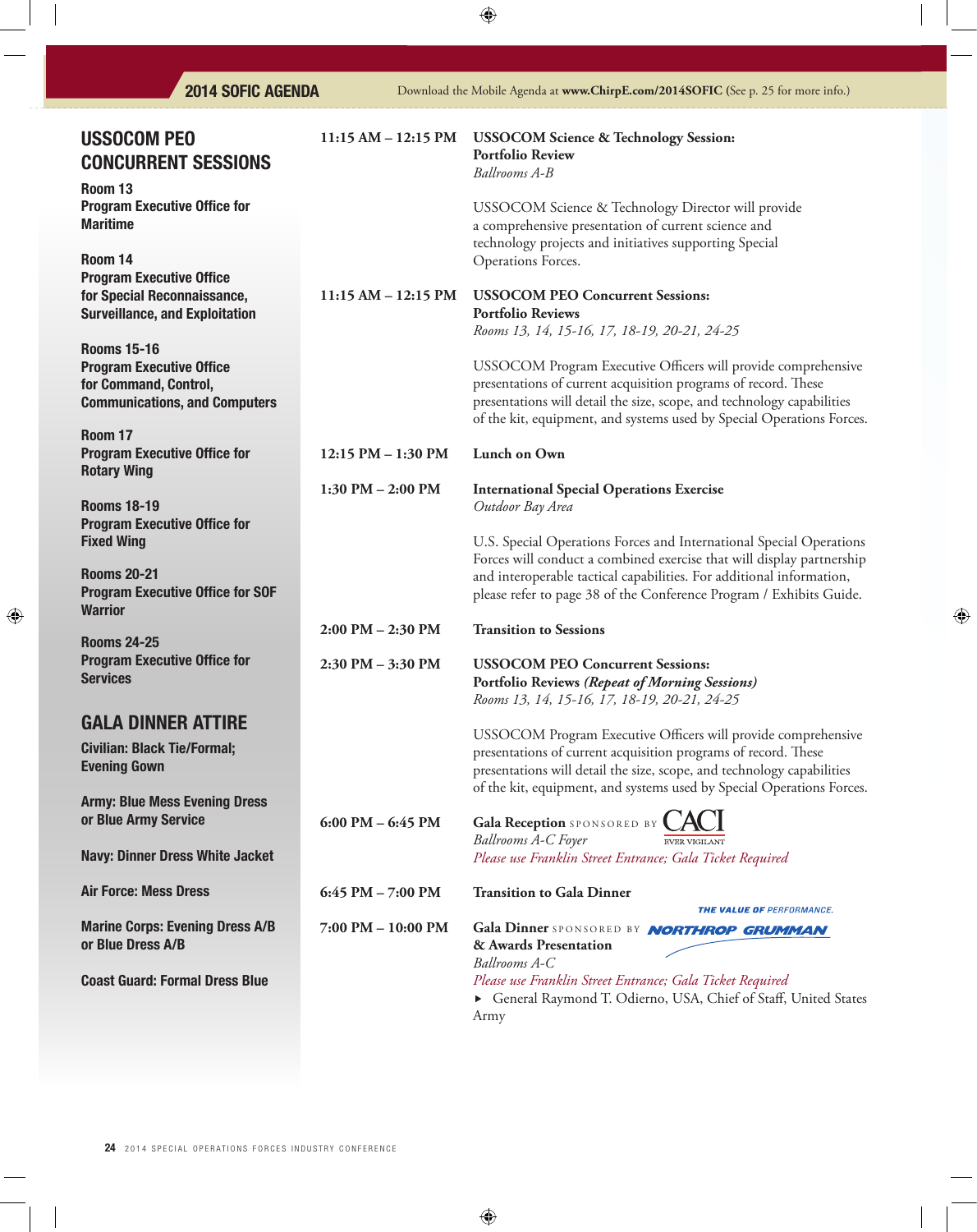## USSOCOM PEO CONCURRENT SESSIONS

Room 13 **Program Executive Office for** Maritime

Room 14 **Program Executive Office** for Special Reconnaissance, Surveillance, and Exploitation

Rooms 15-16 **Program Executive Office** for Command, Control, Communications, and Computers

Room 17 **Program Executive Office for** Rotary Wing

Rooms 18-19 Program Executive Office for Fixed Wing

Rooms 20-21 Program Executive Office for SOF **Warrior** 

Rooms 24-25 **Program Executive Office for** Services

# THURSDAY, MAY 22, 2014

**5:50 AM – 6:45 AM Health & Fitness** SPONSORED BY *Riverwalk*



Join your friends and co-workers outside the Tampa Convention Center on the Riverwalk waterfront for a 10 minute warm up and 45 minute workout. A great way to start the morning before the conference begins!

**8:00 AM – 2:30 PM Registration Open**  *Mezzanine Level*

**8:00 AM – 9:00 AM Continental Breakfast**  *Ballroom Foyer* 

**9:00 AM – 1:00 PM Exhibit Hall Open** *Exhibit Hall*

**9:00 AM – 10:00 AM USSOCOM Science & Technology Session: Roundtable Discussions** *Ballrooms A-B*

> USSOCOM Science and Technology (S&T) Director and key S&T leadership will provide Attendees with the opportunity to participate in small group roundtable discussions on specific USSOCOM S&T program and process initiatives, challenges, and issues as they relate to global acquisition, technology, and logistics support for Special Operations Forces.

### **9:00 AM – 10:00 AM USSOCOM PEO Concurrent Breakout Sessions: Program-Focused Presentations**

 *Rooms 13, 14, 15-16, 17, 18-19, 20-21, 24-25*

USSOCOM Program Executive Officers, Program Managers, and other acquisition experts will provide detailed presentations on specific USSOCOM program initiatives, challenges, and issues as they relate to global acquisition, technology, and logistics support for Special Operations Forces.

**10:00 AM – 10:45 AM Networking Break**

 *Exhibit Hall*